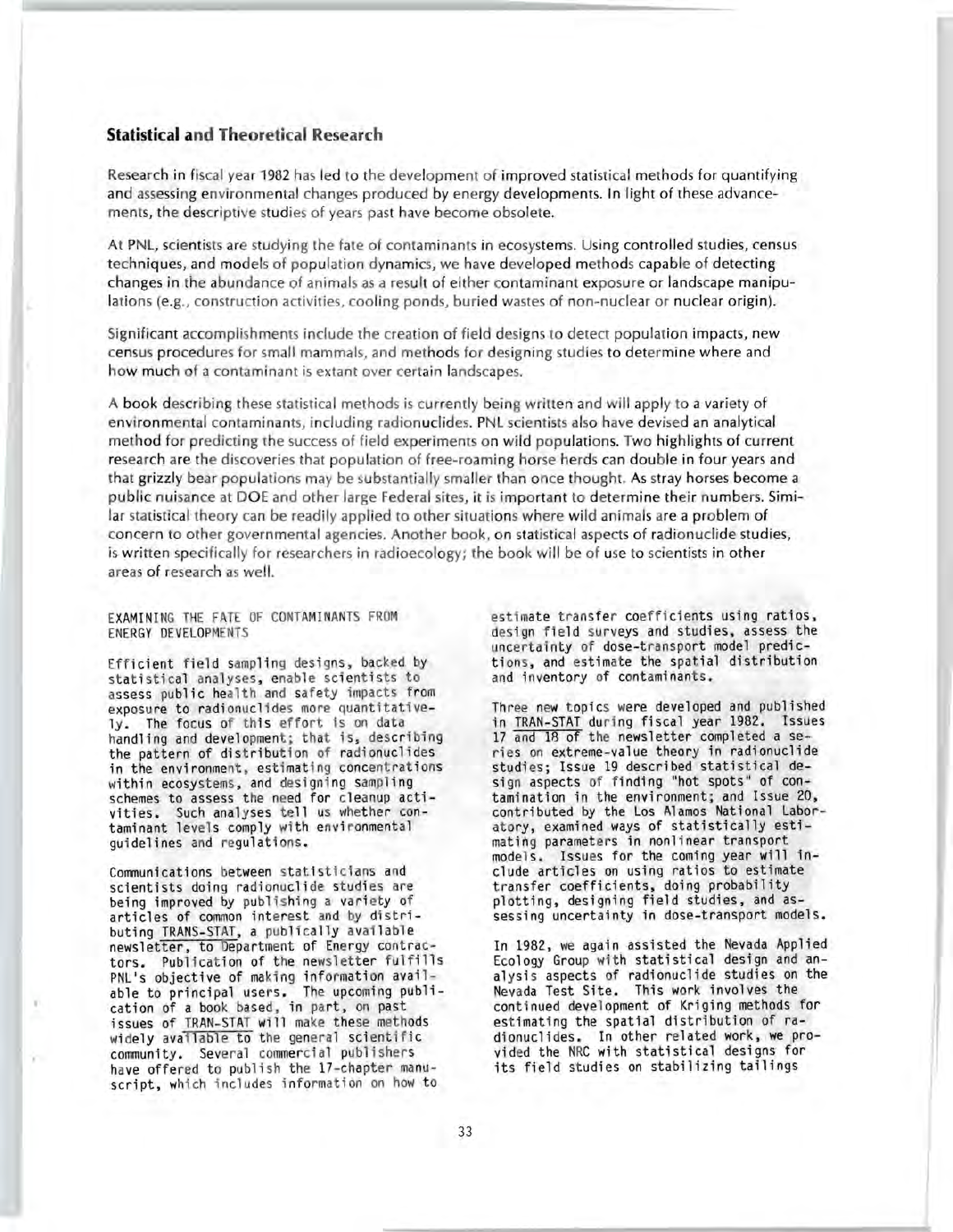piles. We also analyzed both uranium bioassay and in vivo measurements from participating NRC licensed uranium mills (NRC funded). In addition, the PNL staff helped prepare a guide book on decommissioning and decontaminating waste sites for DOE. Of particular interest was DOE's decision to hold a workshop on the ocean disposal of lowlevel radioactive waste in which PNL staff participated (Division of Remedial Action).

CE NSUSING WILD AND STRAY POPULATIONS OF LARGE ANI MALS

The construction and production operations of energy facilities potentially affect the dynamic responses of animals in their natural habitat, particularly at sites where the land holdings are extensive. Because populations of either wi ld or stray animals cannot be studied in the laboratory, accurate field techni ques are needed to determine how these populations respond to environmental pressures. To date, several new census methods and population dynamics models have been devel oped by PNL scientists that allow the accurate census of large animals such as

horses. The methods are widely applicable to other animals such as the grizzly bear, the bowhead whale, and the manatee. Studies of the latter species are important to other agencies because the animals are included on the endangered species list or are actively considered for inclusion on that list. Our ability to cooperate with other concerned agencies has permitted the use of a wider data base needed for sound development of the statistical theory for wildlife of concern to DOE.

The National Marine Fisheries Service, the National Park Service, and the Fish and Wildlife Service have primary responsibility for managing these populations of large animals. Also involved are the International Whaling Commission, the U.S. Marine Mammal Commission, the National Academy of Sciences, and the Bureau of Land Management.

In a study of horse herds last year, PNL discovered that the size of a free-roaming herd may double in only four years. Direct aerial counts at a site in Oregon show that the herd's population increase rate approached 20% per year, a rate that can be achieved



Horses Can Be a Public Nuisance at Large Federal Sites. In Oregon, aerial counts taken this year indicate that wild horse herds have higher survival and reproduction rates than domestic horses (see text).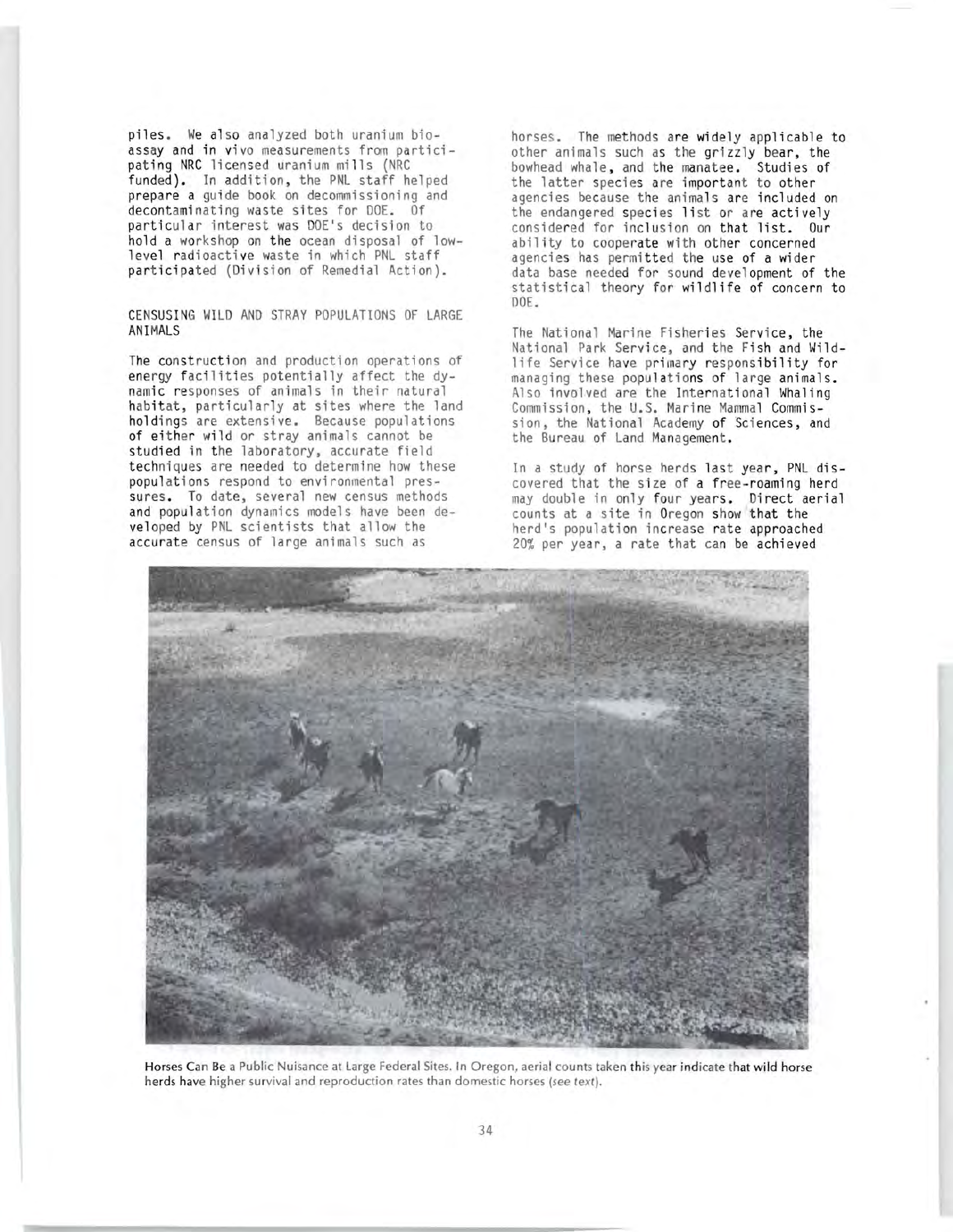only if survival and reproduction rates are higher than those of domestic horses. Adult survival was found to be high.

Nine papers covering research on this project were published in fiscal year 1982. The investigators also contributed to the efforts of two national committees and held continuing faculty appointments at two universities and at the Joint Center for Graduate Study in Richland, Washington. Through these studies and our other methodology research, we are developing management approaches that seek to balance the real risks to an endangered species against energy development needs.

The PNL staff has also created and published a census method for use in the controlled removal of animals and continued to do research on population regulation and dynamics. The latter work included publishing an assessment of the unusual rate of growth in feral horses. Computer models to determine the population dynamics of a number of species were also implemented. Finally, we are working on a book that summarizes this area of statistical research.

DESIGNING STUDIES TO DETECT EFFECTS ON MOBILE SPECIES

Small, wild animals that are naturally present on the site of industrial facilities often cause a variety of safety and other problems. Their reclusive nature makes an accurate population count nearly impossible, so investigators must usually base their population studies on mere estimates of animal abundance. Unfortunately, population estimates tend to be imprecise. This reliance on estimation rather than on direct measurement distinguishes these particular wildlife studies from other ecological sampling programs .

Through computer studies, we have found that the standard statistical approaches (as used in agriculture, sociology, and industrial quality control) are not appropriate for quantifying effects on mobile wildlife species. Statistical tests supposedly performed at a significance level of  $\alpha = 0.5$  are actually at the 0.3 or 0.4 level, values which are very little different from chance (i.e., 50/50). Similarly, when a population changes, the standard analyses are less likely to detect that change compared to the special statistical tests recently developed at PNL.

Data transformations have proved to be an important aspect of the development of the new statistical methods. We have found that



Population Abundance Is One Method of Measuring Whether Or Not Particular Animals Are Affected by Pollutants.

the appropriate transformation of abundance data depends on the type of census technique used. When a capture-tag-recapture method is used, a logarithmic transformation of the data is required. However, when a removal census (catch-per-unit-effort) is used, an "inverse" transformation is necessary. Appropriate data transformation can increase the power of statistical tests of treatment effects by as much as 20% with no additional expense to the field study.

Another area of improvement has been to devise new statistical methods (i **.e.,** "treatment effects") when attempting to compare the effects of different treatments on animal populations, as for example testing for effects of pollutants. The traditional reason for censusing wild populations has been to estimate animal numbers in order to manage the resource purposely. This leads to inappropriate methods for comparing treatment effects. By using the "catch" index present in all wildlife census techniques, we have developed statistical tests that are 2 to 20 times more efficient than comparable methods which use the absolute abundance data from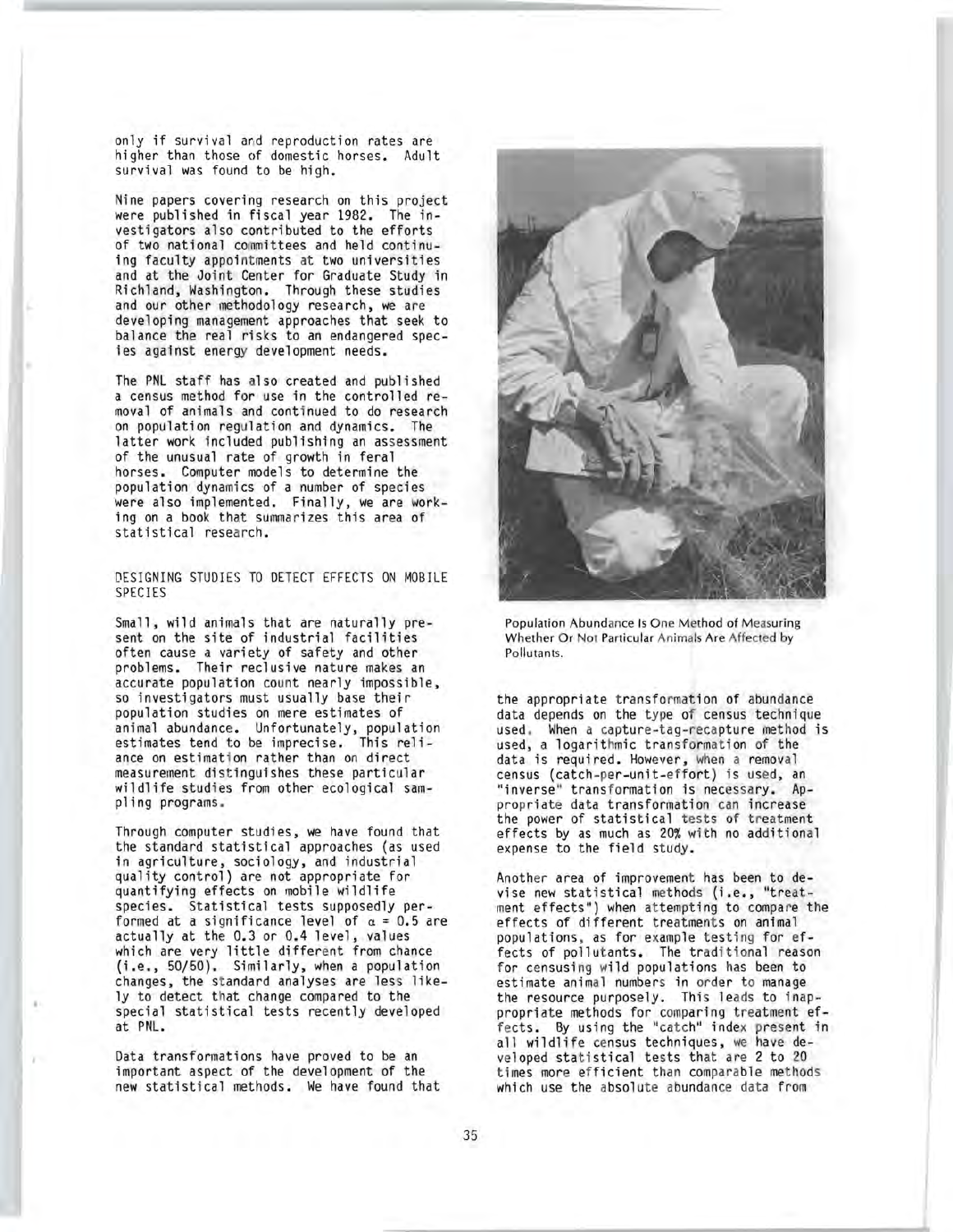wildlife censuses. Again these improvements guess work in designing a population study<br>do not increase the cost of field studies and results in the greatest sampling preci-<br>and, furthermore, sometimes can actually sion for

In reviewing the biological and statistical literature, we found no useful guidelines for designing effective field studies to test for<br>changes in populations. The practical consequence of this finding is that many apparently well-conceived field studies are virtu-<br>ally designed to fail. In current work, therefore, we have developed the first ana-<br>lytical calculations for computing the probable success of proposed field experiments. To date, these analytical techniques enable<br>us to make comparisons of only two populations at one time. For more complex scenarios involving multiple populations subject<br>to environmental impacts, Monte Carlo computer techniques were used to assess probable success rate. We are now developing simple hand calculations for these larger field studies.

Specific information about the populations being compared is necessary to design cost-<br>effective studies and may have to be obtained in advance of determining treatment effects. Information, however, is needed in the following areas :

- expected si ze of populations
- sampling precision
- variability in population numbers across the landscape
- costs of establishing study plots versus costs of trapping.

Field data and cost functions can then be combined to yield optimal field study desi gns.

Optimization techniques will be an important tool of the future, because they can be used to determine the most useful sampling program and cost-effective approach for a wildlife study. If the optimal design is determined<br>to be economically unfeasible, all alternative approaches will necessarily also be ineffectual, thus suggesting that dollars for environmental studies should be spent elsewhere.

For conducting long-term studies of population dynamics, we have developed an algorithm that can be used to determine the optimal size of a study plot and the appropriate trapping effort to use in censusing a popula-<br>tion. This algorithm eliminates much of the

decrease the cost of expensive wildlife We are now conducting research to extend this<br>studies. capability to multi-plot population studies.

> Multi-plot population studies must balance trapping costs and census precision with the costs of establishing study sites and the natural heterogene ity in animal numbers across the landscape. During the last year, two important findings have brought us closer to optimizing such field studies, which are inherently more complicated. First, we developed and field tested a model for predicting the effect that alternative levels of effort may have on sampling precision. Second, we identified a relationship which allows us to predict plot-to-plot variance knowing mean animal abundance. These relationships will be used to determine the effect that alternative levels of field replication (number of plots) and sampling (trapping effort) will have on the capacity of field studies to detect reasonable changes in animal numbers with both statistical assurance and si gnifi cance .

#### ACKNOWLEDGMENTS

This program consists of research projects 80184/003386, 80244/ 003913 , and 82011/ 002011, which are described in Field Task Proposal/ Agreements (Form 5120.2). Principal investigators for these projects are L. L. Eberhardt, J. M. Thomas, R. O. Gilbert, and J. R. Skalski.

#### PUBLICATIONS

Skalski, J. R., D. S. Robson and M. A. Simmons. "Comparative Census Procedures Using Single Mark-Recapture Methods." Ecology (in press ).

#### MANUSCRIPTS SUBMITTED FOR PUBLICATION

Skalski, J. R., M. A. Simmons and D. S. Robson. 1982. "The Use of Removal Sampling in Comparative Censuses." Ecology (submitted).

Skalski, J. R., D. S. Robson and C. L.<br>Matsuzaki. 1982. "Competing Probabilistic Models for Ca tch-Effort Re l ationships in Wildlife Censuses." Ecological Modeling (submitted) •

Skalski, J. R. 1982. "A Variable Effort Census Technique for Estimating Animal Abundance." J. Wildl. Manage. (submitted).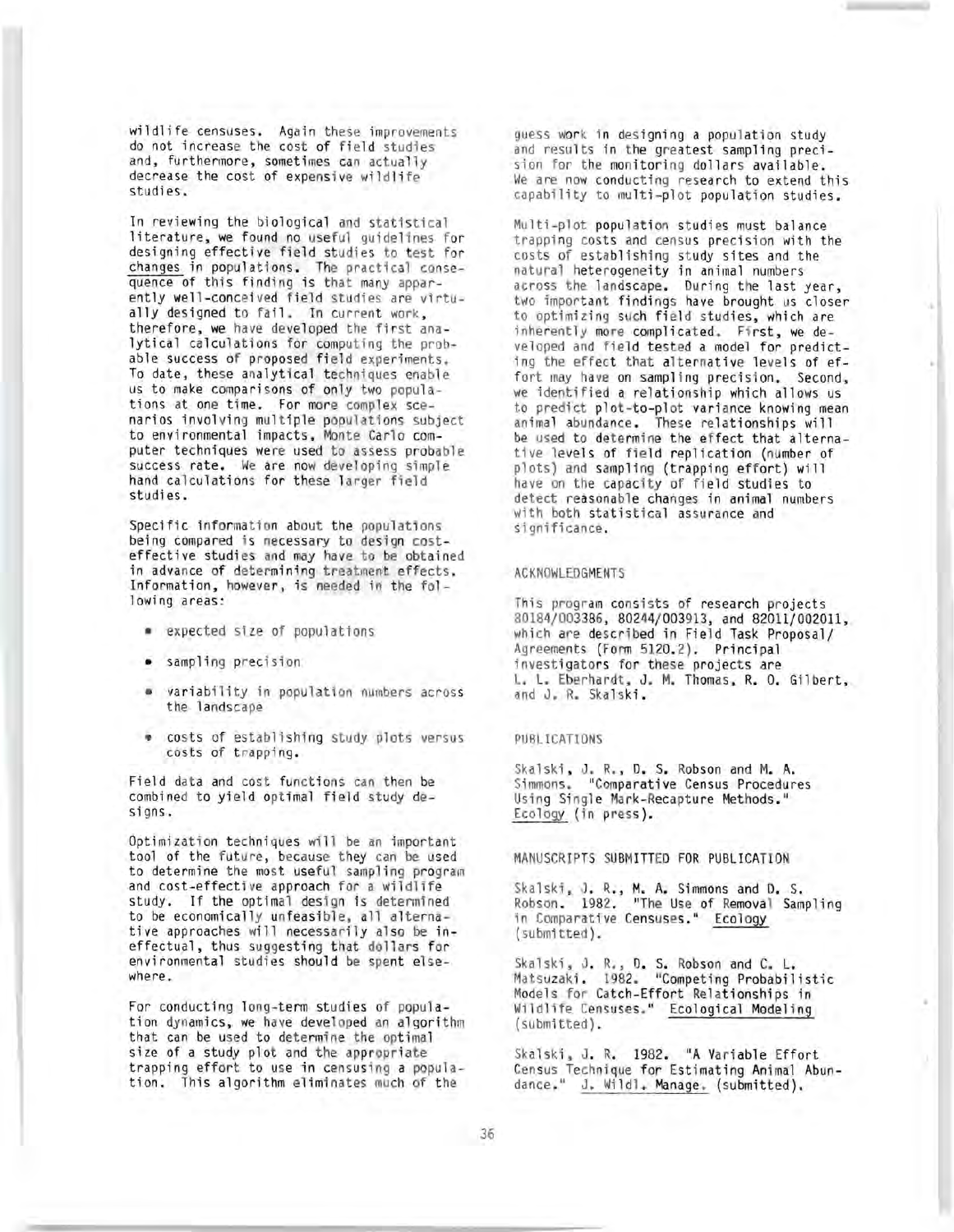## **Interagency Research**

Environmental and energy assessment, to be effective, requires the cooperation of many governmental agencies and sponsors. The research topics identified in this section are complementary to work discussed in other sections of this report, but do not duplicate our DOE work.

### BONNEVILLE POWER ADMINISTRATION

Environmental Information Gathering and Evaluation Related to River Operations (Principal Investigator: D. H. Fickeisen)

Biological Studies of a 1200-kV Prototype Transmission System near Lyons, Oregon (Principal Investigator: L. E. Rogers)

ENVIRONMENTAL PROTECTION AGENCY

Fate and Effects of Toxic Substances on Marine Ecosystem Processes (Principal Investigator: J. W. Anderson)

Ecological Effects of New Coal Conversion Technologies (Principal Investigator: D. H. Fickeisen)

Quantitative Methods for Detecting Environmental Pollution (Principal Investigator: J. M. Thomas)

Radiation Dose-Risk Estimates Associated with the Practice of Deep Sea Disposal of Low-Level Nuclear Waste (Principal Investigator: W. L. Templeton)

Cold-Climate Research and Development Program (Principal Investigator: J. B. States)

Biomonitoring Using Honeybees (Principal Investigator: J. M. Thomas)

Field Evaluation of Hazardous Waste Site Bioassays (Principal Investigator:<br>J. M. Thomas)

Collection of Sediment from Commencement Bay, Washington (Principal Investigator: E. A. Crecelius)

KNOLLS ATOMIC POWER LABORATORY

Benthic Boundary Layer Program (Principal Investigator: J. S. Young)

NATIONAL INSTITUTE OF ENVIRONMENTAL HEALTH **SCIENCES** 

Fate of Heavy Metals and Heavy Metal Complexes in Soils and Plants (Principal Investigator: R. E. Wildung)

NATIONAL OCEANOGRAPHIC AND ATMOSPHERIC ADMINISTRATION

Effect of Oil on the Behavior of Clams and Worms (Principal Investigator: W. H. Pearson)

Organic Pollutants in Waterways Adjacent to Commencement Bay (Principal Investigator: R. G. Riley)

Dosing of Oysters with Stable and Radioactive Cadmium (Principal Investigator: J. T. Hardy)

Significance of Metal-Binding Proteins and Lysosome-Like Vesicles in Mussels in a Metal-Contaminated Environment: An Experimental Field Study (Principal Investigator: G. Roesijadi)

Outer Continental Shelf Environmental Assessment Program (Principal Investigator: W. H. Pearson)

History of Contaminant Accumulation in Puget Sound and Commencement Bay, Washington (Principal Investigator: E. A. Crecelius)

Fate of Pollutants Discharged to Puget Sound: Accumulation in Sediments and Marine Birds (Principal Investigator: R. G. Riley)

### NUCLEAR REGULATORY COMMISSION

Environmental Standard Review Plans (Principal Investigator: D. G. Watson)

Quantitative Assessment of Aquatic Impacts of Power Plants (Principal Investigator: D. H. McKenzie)